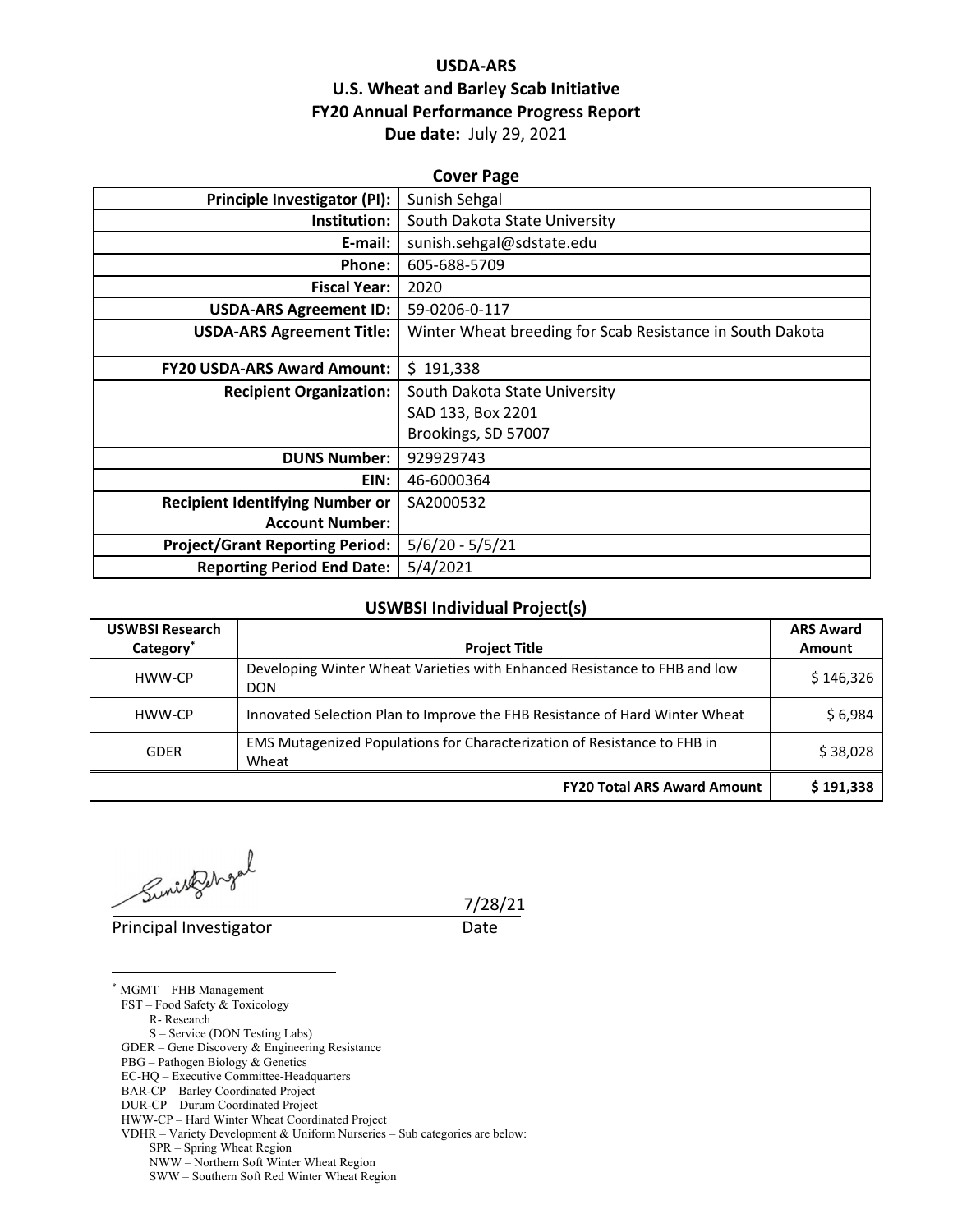## **Project 1:** *Developing Winter Wheat Varieties with Enhanced Resistance to FHB and low DON*

## **1. What are the major goals and objectives of the research project?**

The major goal of this project was to successfully address USWBSI – HWW‐CP priorities, which are to develop high yielding and high-quality hard winter wheat varieties with improved resistance to FHB and lower DON content. The specific objectives of this proposal are (1) develop FHB resistant and low DON winter wheat varieties for South Dakota and the surrounding regions; (2) pyramiding major and minor genes for FHB resistance by developing phenotypic and genomic selection models for SDSU winter wheat program.

**2. What was accomplished under these goals or objectives?** *(For each major goal/objective, address these three items below.)*

## **a) What were the major activities?**

- 1) Evaluate Hard Winter Wheat (HWW) cultivars from the region, advanced breeding lines, and germplasm in the mist‐irrigated inoculated FHB nursery. Utilization of FHB resistant genotypes as parents in crosses and advance most resistant breeding lines with the lowest disease index, FDK, and DON content.
- 2) Participation in multi-location regional screening under the mist-irrigated inoculated FHB nursery (i.e. Regional HWW FHB Nursery).
- 3) Marker‐assisted selection to enhance FHB resistance in SD germplasm.

## **b) What were the significant results?**

- 1) Data was collected on 10 Elite, 36 Advanced, and 126 Preliminary Yield Trial entries from SDSU winter wheat breeding program in mist irrigated FHB nurseries. Two advanced breeding DH lines SD12DHA01373 and SD12DHA03282 performed well in the state trials and also ranked among the top six in Northern Regional Performance Nursery (NRPN) in 2020. SD12DHA03282 was released as a new variety (SD Andes) with good yield potential and good quality and moderate resistance stripe rust and average FHB tolerance. Another advanced line SD15004‐2 shown good yield potential and very good FHB resistance similar to Lyman in 2020. If the line performs well in 2021 and 2022 it may be released in fall 2022.
- 2) The FHB disease ratings on regional germplasm in the Northern Hard Winter Wheat FHB Public and Private Nurseries and South Dakota CPT is made available to South Dakota producers, and colleagues at other participating institutions and private industries.
- 3) More than 125 crosses were made specifically for FHB resistance and about 40 marker assisted backcrosses were advanced BC1F3 made to incorporate Fhb1 into the South Dakota germplasm and combine with native FHB resistance. Additionally,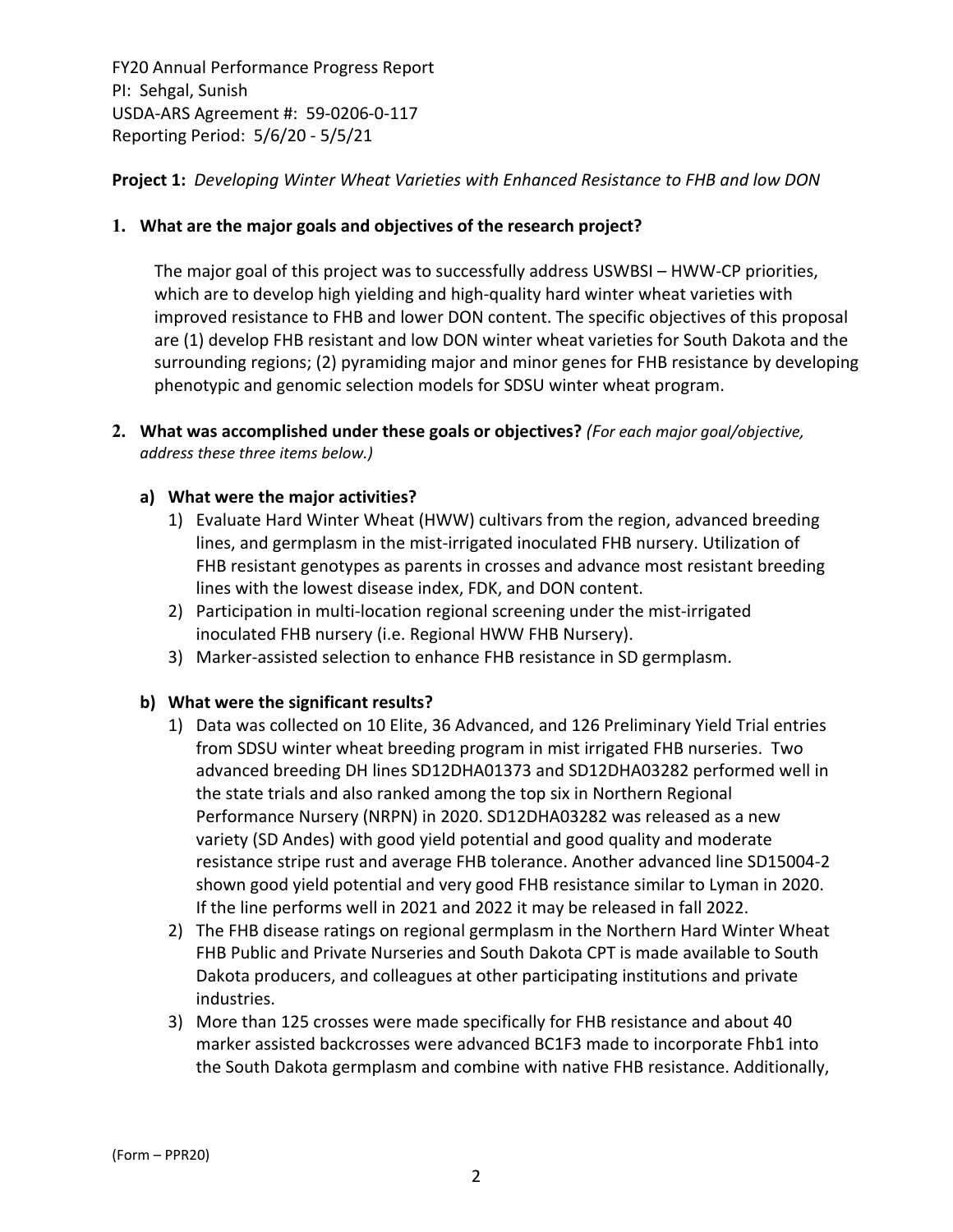> promising lines from Lyman x Emerson RILs were identified and being validated in replication in the field in FY21.

## **c) List key outcomes or other achievements.**

The major outcome was the release of 'SD Andes' hard red winter wheat for eastern SD. SD Andes is semi‐dwarf wheat (RhtB1b) and is expected to offer the producers a higher-yielding winter wheat variety with excellent straw strength, winter hardiness, and good stripe rust resistance. It has an average tolerance to FHB.

# **3. Was this research impacted by the COVID‐19 pandemic (i.e. university shutdowns and/or restrictions, reduced or lack of support personnel, etc.)? If yes, please explain how this research was impacted or is continuing to be impacted.**

Yes, the SDSU was shut down from mid-March to June 1<sup>st</sup>, 2020 due to COVID-19. The graduate student experiments and some backcrosses in the greenhouse could not be completed and may cause a minor delay.

## **4. What opportunities for training and professional development has the project provided?**

One graduate student Jinfeng Zhang (partially supported by the project) and two undergraduate and two gradute students got hands‐on training/experience in day‐to‐ day operations of the breeding program and FHB screening nursery during this period. Additionally, students assisted with collecting Fusarium damaged kernel (FDK) scores and helped in the preparation of samples for DON analysis. Jinfeng Zhang also attended the virtual 2020 FHB forum.

## **5. How have the results been disseminated to communities of interest?**

FHB resistance ratings collected on released cultivars are made available to growers as a part of the annual South Dakota Crop Performance Testing Hard Winter Wheat report. Additionally, data collected from Northern Hard Winter Wheat FHB Public and Private Nurseries is shared back with the colleagues from both public and private breeding programs. The results from this project were shared through virtual field day in 2020 and through articles in appropriate popular press sources, word of mouth, twitter, brochures, and Extension press releases from the Agricultural Experiment Station.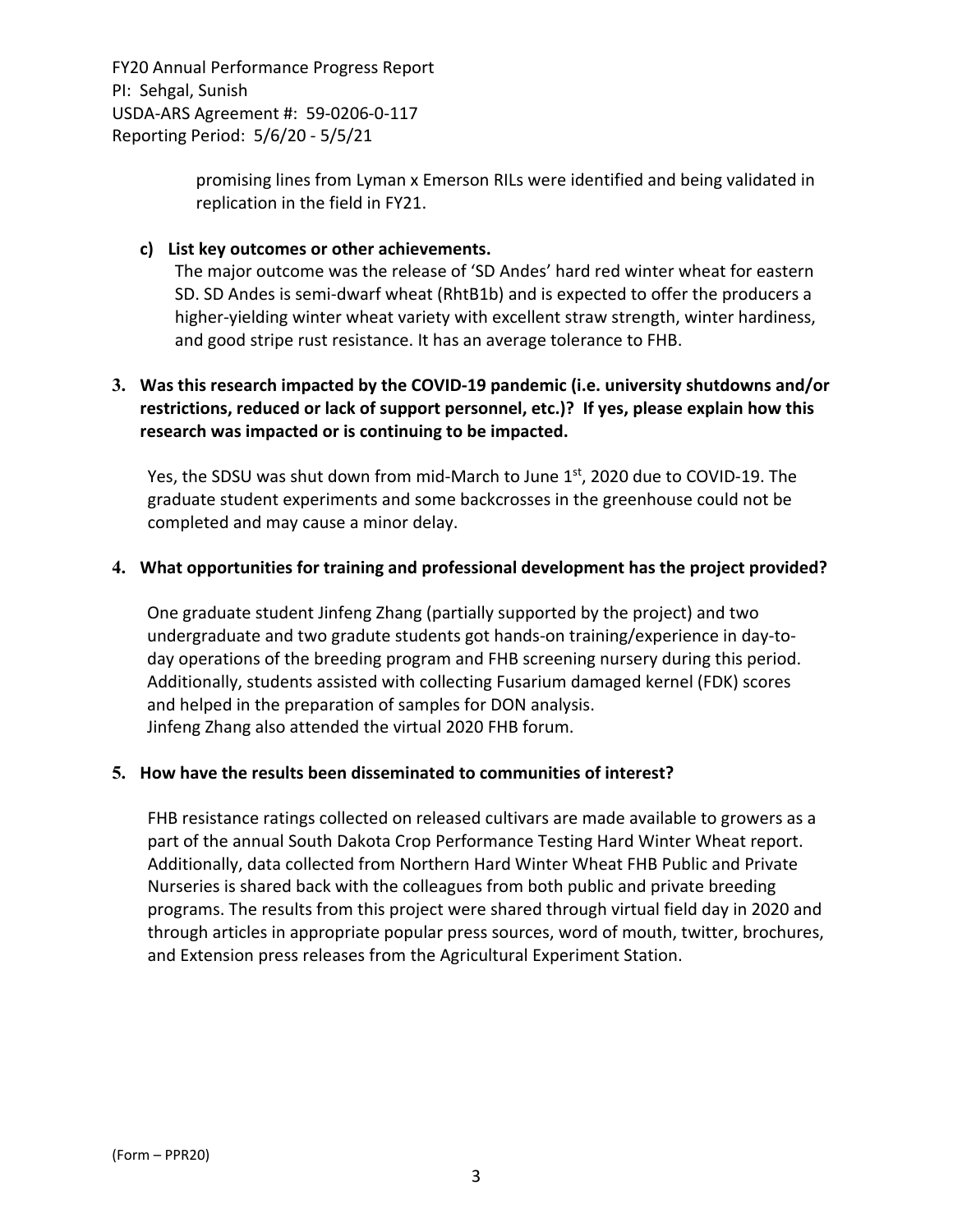## **Project 2:** *Innovated Selection Plan to Improve the FHB Resistance of Hard Winter Wheat*

## **1. What are the major goals and objectives of the research project?**

Our goal is to develop HWW cultivars that are resistant to FHB and accumulate reduced levels of DON following infection. Specifically, we will address the following objectives and associated research activities: 1. Increase efficiency of coordinated project breeding programs to develop and release FHB resistant varieties; and Objective 2, associated activity 2. Enhance selection efficiency through technologies such as genomic selection, marker‐ assisted selection, doubled haploid production and/or high throughput phenotyping leading to pyramiding of major and minor genes for FHB resistance.

**2. What was accomplished under these goals or objectives?** *(For each major goal/objective, address these three items below.)*

## **a) What were the major activities?**

200 lines from South Dakota phenotyped both in Ohio (Dr. Clay Sneller) and South Dakota. The lines were also genotyped. In the fall of 2020 an additional 200 lines have been submitted for phenotyping at OSU (Dr. Sneller) along with 200 lines from UNL. These include a small set of lines selected based on 2020 genomic predictions for validation. Genomic prediction models will be evaluated and updated in 2021.

## **b) What were the significant results?**

Of the SDSU lines evaluated in OSU, 24.8% of the lines had scores similar to or better than Truman (R), whereas 62% of the lines had scores similar to or better than Freedom (MR) demonstrating SDSU material has native resistance. GP prediction using data from multiple years (2018, 2019, and 2020) from South Dakota evaluations showed promise.

# **c) List key outcomes or other achievements.**

First year of project too early for outcomes

# **3. Was this research impacted by the COVID‐19 pandemic (i.e. university shutdowns and/or restrictions, reduced or lack of support personnel, etc.)? If yes, please explain how this research was impacted or is continuing to be impacted.**

The project relied on Dr. Sneller (OSU) for phenotyping and had a minor effect of Covid‐ 19, however, the genotyping of the samples was delayed at USDA genotyping center due to restricted access. Overall we have a minor impact of Covid‐19 on this project.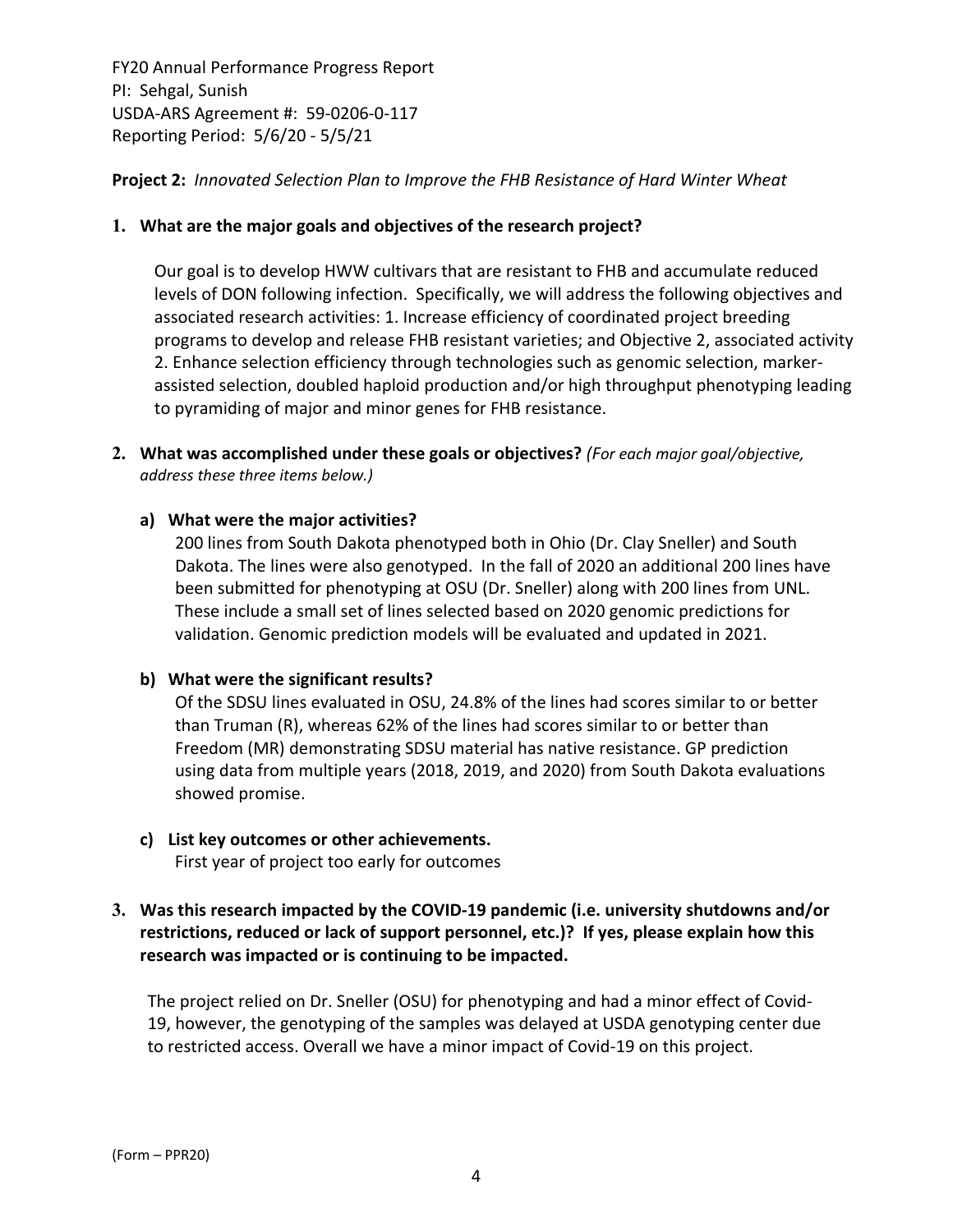## **4. What opportunities for training and professional development has the project provided?**

One graduate student Jinfeng Zhang (partially supported by the project) and another graduate student Harsimardeep Gill (not supported by this grant) got hands‐on training in genomic data analysis and genomic prediction. Jinfeng Zhang attended the virtual 2020 FHB forum.

## **5. How have the results been disseminated to communities of interest?**

The manuscript from multiple years of South Dakota data in under writing and results will be presented at the next Scab Forum.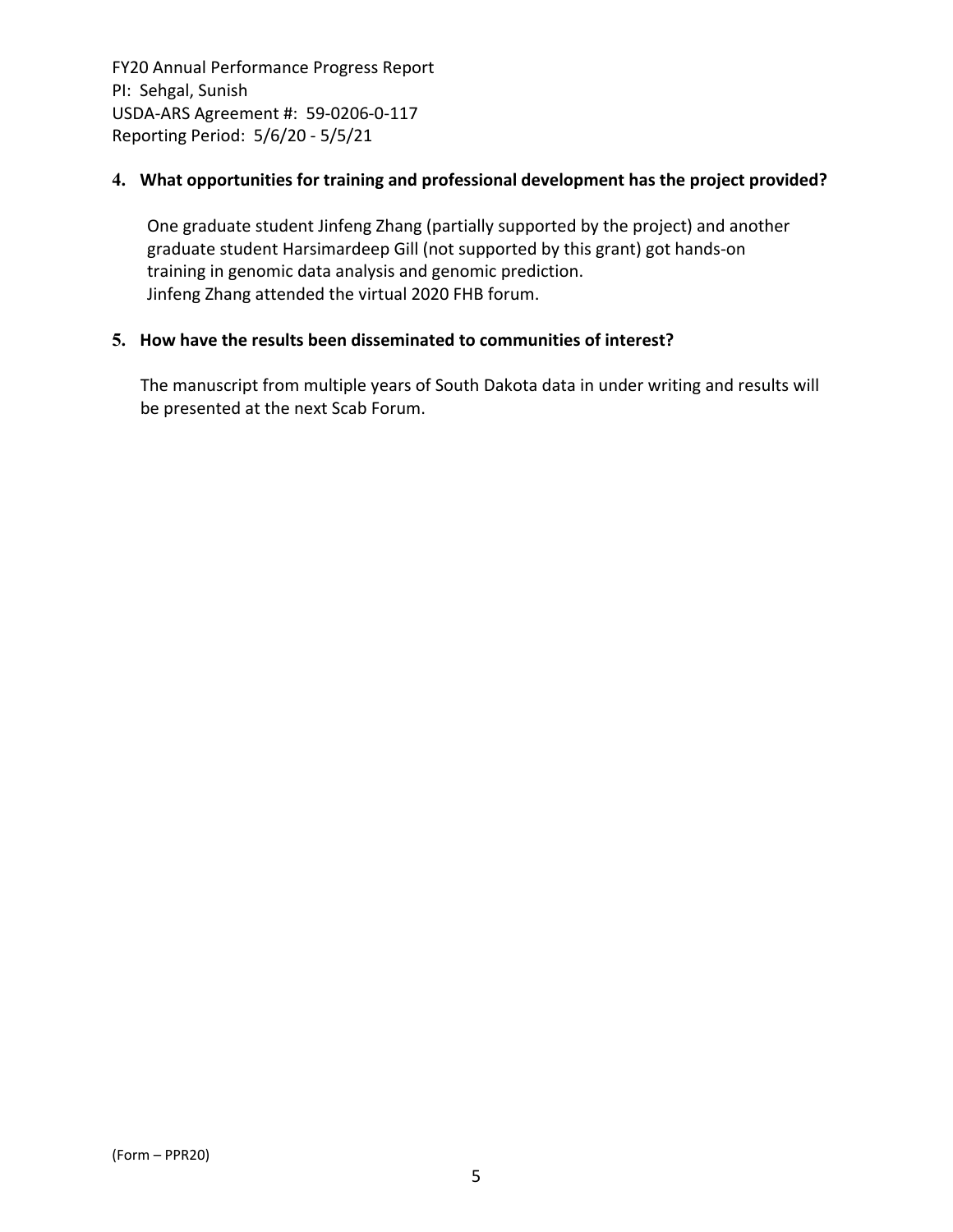**Project 3:** *EMS Mutagenized Populations for Characterization of Resistance to FHB in Wheat*

## **1. What are the major goals and objectives of the research project?**

The goals of the project are a) development of EMS mutagenized wheat population and b) TILLING resource to characterize gene(s) and understand pathways involved in FHB resistance/susceptibility in bread wheat.

- **2. What was accomplished under these goals or objectives?** *(For each major goal/objective, address these three items below.)*
	- **a) What were the major activities?**
		- 1) We are developing EMS mutagenized populations in two wheat cultivars RB07 (MR) and Berkut (S) to identify FHB resistant and susceptibility mutants. Further we are developing a TILLING resource in these two wheat cultivars.

## **b) What were the significant results?**

Preliminary screening on 750 M4 RB07 and 80 M4 Berkut mutants (M4 lines with enough seed available) were evaluated for FHB under a mist irrigated nursery. RB07 was moderately resistant (Disease Index: 17%) whereas Berkut was susceptible (Disease Index: 41%). Two M4 lines (in RB07 background) highly susceptible to FHB were identified and crossed RB07 (wild type) to develop a mapping population. A small set of Berkut M4 lines were evaluated, one line showed lower disease index as compared to Berkut and is being validated in greenhouse. All promising lines will be re‐evaluated in greenhouse and additional lines are being screened in 2021. Generation of TILLING populations is also underway.

## **c) List key outcomes or other achievements.**

FHB susceptible mutants in RB07 backgorund has been identified.

# **3. Was this research impacted by the COVID‐19 pandemic (i.e. university shutdowns and/or restrictions, reduced or lack of support personnel, etc.)? If yes, please explain how this research was impacted or is continuing to be impacted.**

Yes, the SDSU was shut down from mid‐March to June 1st, 2020 due to COVID‐19. The greenhouse screening and growing of mutant lines could not be performed so there is some delay.

## **4. What opportunities for training and professional development has the project provided?**

One graduate student got hands on training in mutagenesis and FHB screening.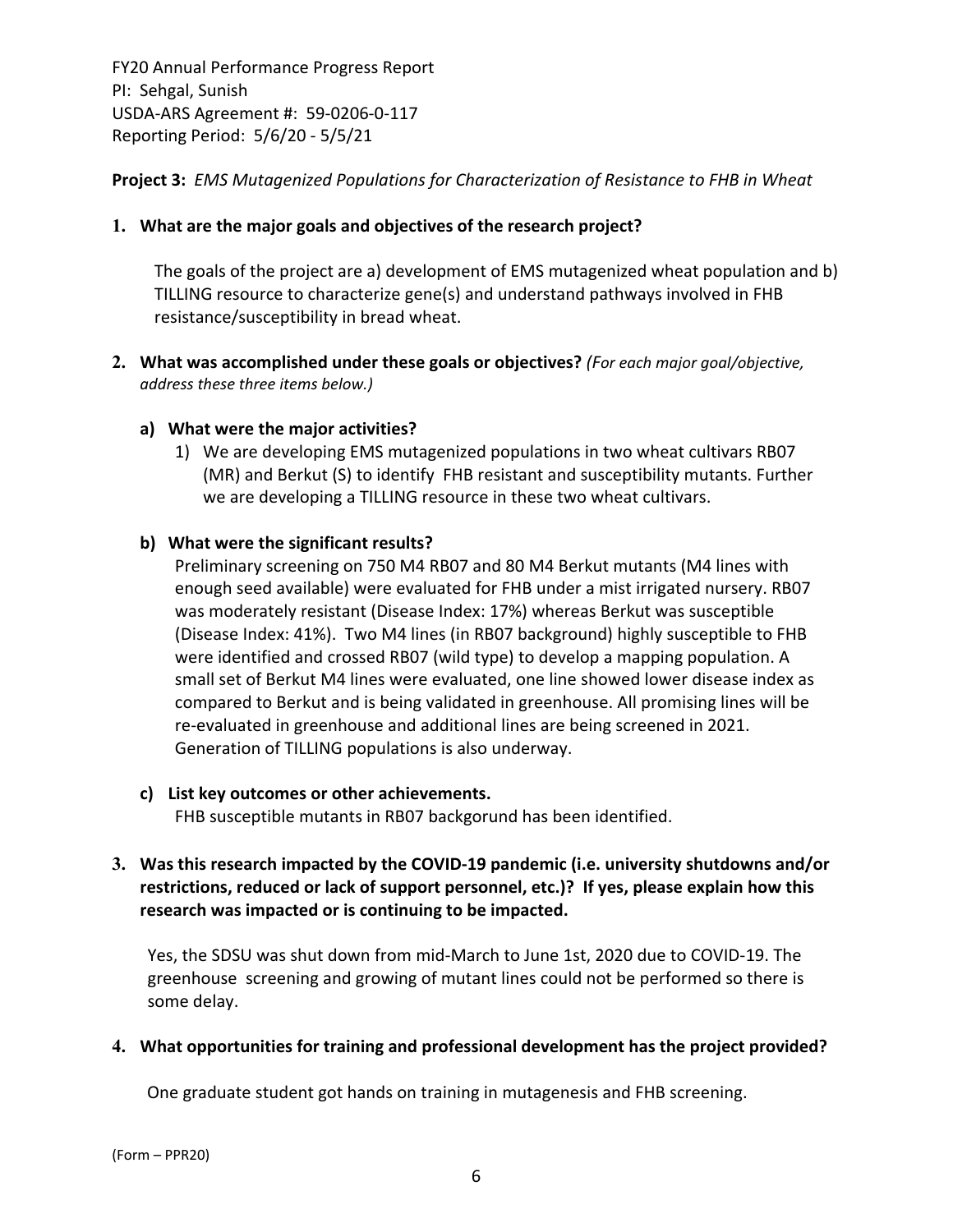# **5. How have the results been disseminated to communities of interest?**

It is the first year of the project so too early to disseminate results.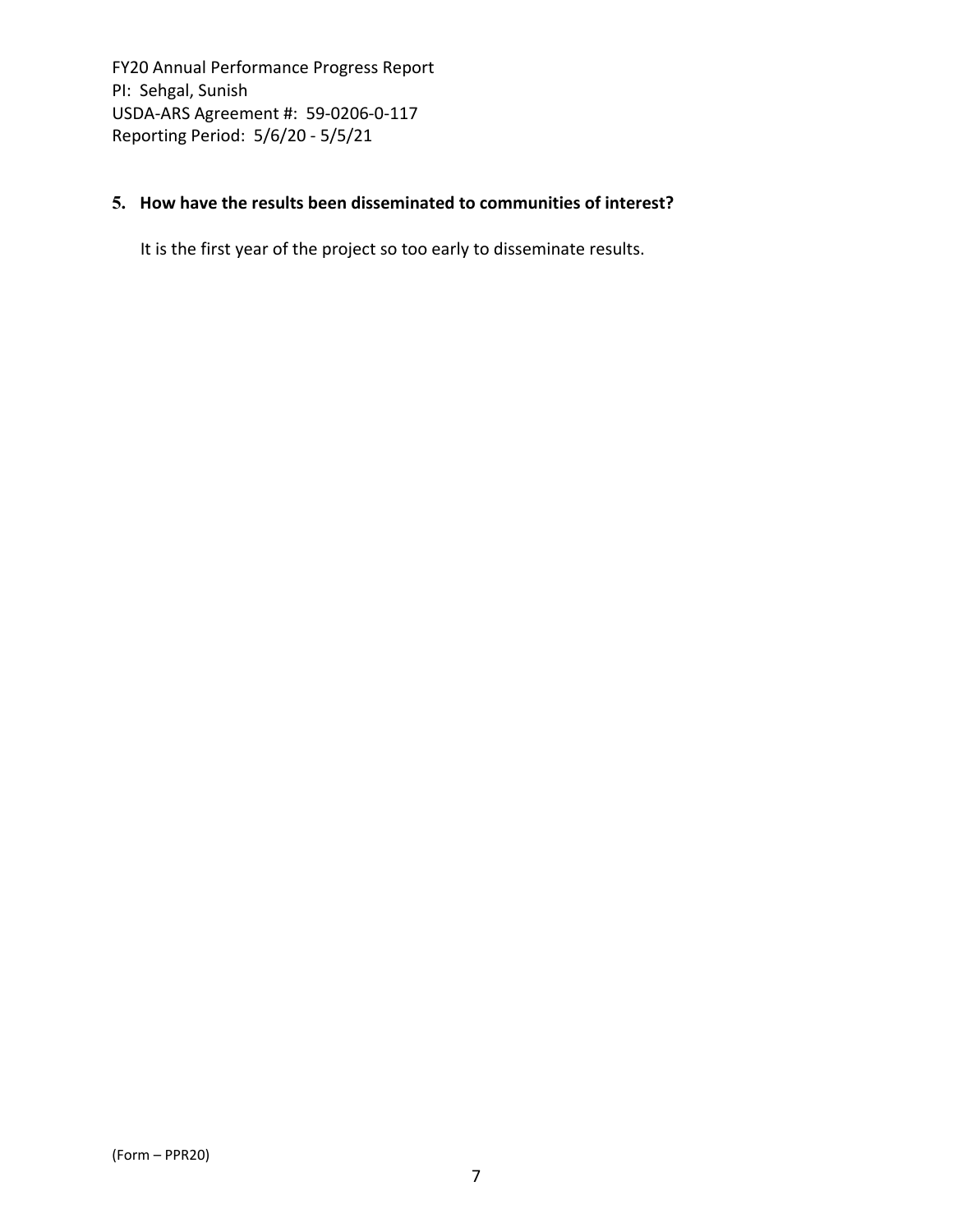# **Training of Next Generation Scientists**

**Instructions:** Please answer the following questions as it pertains to the FY20 award period (5/6/20 ‐ 5/5/21). The term "support" below includes any level of benefit to the student, ranging from full stipend plus tuition to the situation where the student's stipend was paid from other funds, but who learned how to rate scab in a misted nursery paid for by the USWBSI, and anything in between.

**1. Did any graduate students in your research program supported by funding from your USWBSI grant earn their MS degree during the FY20 award period?** ☐Yes ☒No

**If yes, how many?** Click to enter number here.

**2. Did any graduate students in your research program supported by funding from your USWBSI grant earn their Ph.D. degree during the FY20 award period?** ☒Yes ☐No

**If yes, how many?** 1

**3. Have any post docs who worked for you during the FY20 award period and were supported by funding from your USWBSI grant taken faculty positions with universities?** ☐Yes ☒No

**If yes, how many?** Click to enter number here.

**4. Have any post docs who worked for you during the FY20 award period and were supported by funding from your USWBSI grant gone on to take positions with private ag‐ related companies or federal agencies?**

☐Yes ☒No

**If yes, how many?** Click to enter number here.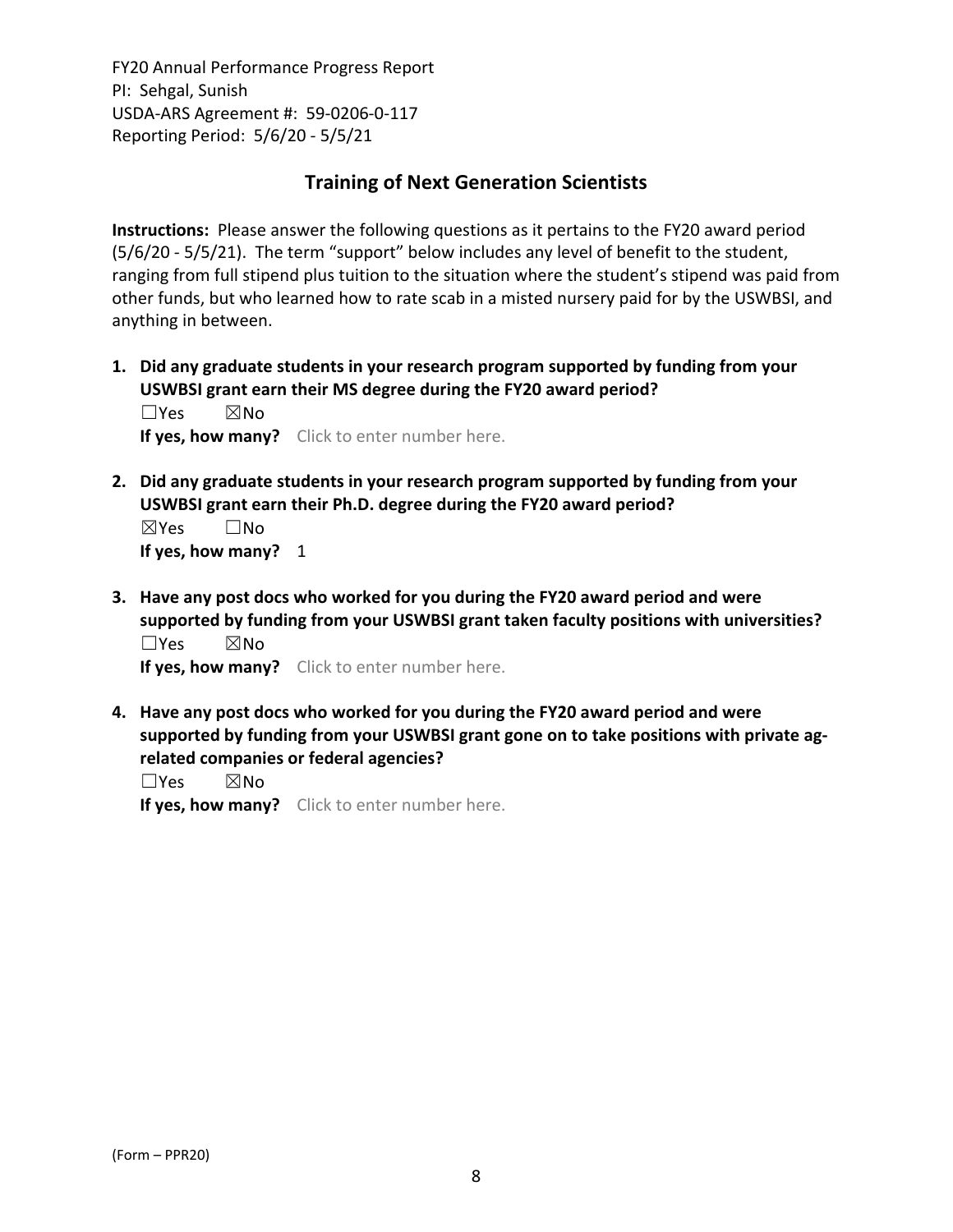# **Release of Germplasm/Cultivars**

**Instructions:** In the table below, list all germplasm and/or cultivars released with full or partial support through the USWBSI during the FY20 award period (5/6/20 ‐ 5/5/21). All columns must be completed for each listed germplasm/cultivar. Use the key below the table for Grain Class abbreviations. 

| <b>Name of Germplasm/Cultivar</b> | <b>Grain Class</b>         | <b>FHB Resistance</b>                                  | <b>FHB</b><br>Rating<br>$(0-9)$ | Year<br><b>Released</b> |
|-----------------------------------|----------------------------|--------------------------------------------------------|---------------------------------|-------------------------|
| <b>SD ANDES</b>                   | HRW-<br>Hard Red<br>Winter | MS - Moderately<br>Susceptible                         | 6                               | 2020                    |
| Click here to enter text.         | Select Grain<br>Class      | Select what represents<br>your most resistant<br>check | Enter as<br>text 0-9<br>rating  | Select Year             |
| Click here to enter text.         | Select Grain<br>Class      | Select what represents<br>your most resistant<br>check | Enter as<br>text 0-9<br>rating  | Select Year             |
| Click here to enter text.         | Select Grain<br>Class      | Select what represents<br>your most resistant<br>check | Enter as<br>text 0-9<br>rating  | Select Year             |
| Click here to enter text.         | Select Grain<br>Class      | Select what represents<br>your most resistant<br>check | Enter as<br>text 0-9<br>rating  | Select Year             |
| Click here to enter text.         | Select Grain<br>Class      | Select what represents<br>your most resistant<br>check | Enter as<br>text 0-9<br>rating  | Select Year             |
| Click here to enter text.         | Select Grain<br>Class      | Select what represents<br>your most resistant<br>check | Enter as<br>text 0-9<br>rating  | Select Year             |
| Click here to enter text.         | Select Grain<br>Class      | Select what represents<br>your most resistant<br>check | Enter as<br>text 0-9<br>rating  | Select Year             |
| Click here to enter text.         | Select Grain<br>Class      | Select what represents<br>your most resistant<br>check | Enter as<br>text 0-9<br>rating  | Select Year             |
| Click here to enter text.         | Select Grain<br>Class      | Select what represents<br>your most resistant<br>check | Enter as<br>text 0-9<br>rating  | Select Year             |
| Click here to enter text.         | Select Grain<br>Class      | Select what represents<br>your most resistant<br>check | Enter as<br>text 0-9<br>rating  | Select Year             |
| Click here to enter text.         | Select Grain<br>Class      | Select what represents<br>your most resistant<br>check | Enter as<br>text 0-9<br>rating  | Select Year             |
| Click here to enter text.         | Select Grain<br>Class      | Select what represents<br>your most resistant<br>check | Enter as<br>text 0-9<br>rating  | Select Year             |
| Click here to enter text.         | Select Grain<br>Class      | Select what represents<br>your most resistant<br>check | Enter as<br>text 0-9<br>rating  | Select Year             |

NOTE: Leave blank if you have nothing to report or if your grant did NOT include any VDHR-related projects.

**NOTE:** List the associated release notice or publication under the appropriate sub-section in the 'Publications' section of the FPR.

(Form – PPR20)